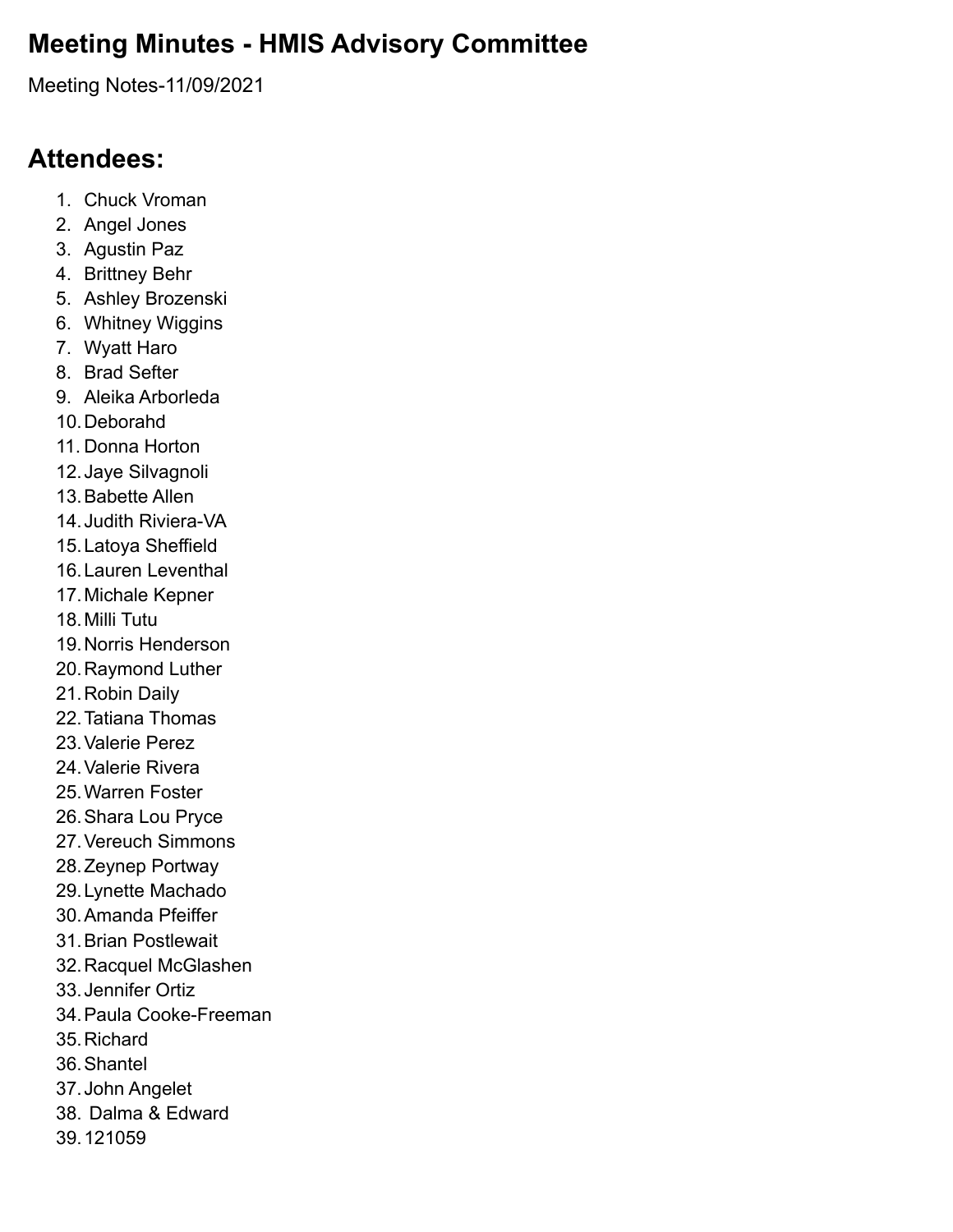#### **● HMIS Advisory Committee Purpose**

- **○ "Oversee the CoC's implementation of HMIS, what we do with the data and how we use it."**
- **○ Whitney reviewed for the attendees.**

# **● HMIS Advisory Committee Mission Statement**

- **○ Open Discussion.**
	- Whitney described key words and mentioned we will include the mission statement **in the Committee Charter**

## **● Nomination for Official Committee Members**

- **○ Latoya Sheffield.**
	- **■ Wyatt reviewed Latoya's experience for Committee**
	- **■ Committee voted to add Latoya to Committee**
- **○ Wyatt reviewed committee voting members**

### **● Committee Charter**

- **○ Wyatt shared link to our charter for team review.**
- **○ Vote via electronic voting in early December.**

## **● Request for Proposal (RFP) Presentation**

- **○ Brittney did the presentation on behalf of the HMIS team.**
- **○ Description of contracting process.**
- **○ Vendors making preliminary cut were Bitfocus, Caseworthy, Eccovia**
- **○ Vendor Evaluation process**
- **○ Case management demo feedback reviewed**
- **○ Estimated cost reviewed and explained by Angel.**
- **○ Brittney asked for questions from the attendees**
	- **Brad-What communities gave feedback? Which cities were included? Brittney responded all surveys done w/i our community.**
	- **Paula Cooke-Freeman-Wellsky was included in the RFP process. They did apply.**
	- **Raymund Luther Data transfer data loss? Angel mentioned dual system use during transition.**
	- **Paula Cooke-Freeman-When will the transition be complete? Angel mentioned transition target date is June 1, 2022**
	- **Brad Sefter-How about HMIS IDs numbers? Angel mentioned those numbers planned to be transitioned to the new system.**
- **○ Angel announced recommended vendor: Eccovia**
- **○ Committee voted to approve the HMIS recommendation.**
- **○ Paula Cooke-Freeman asked about access to videos to see new software.**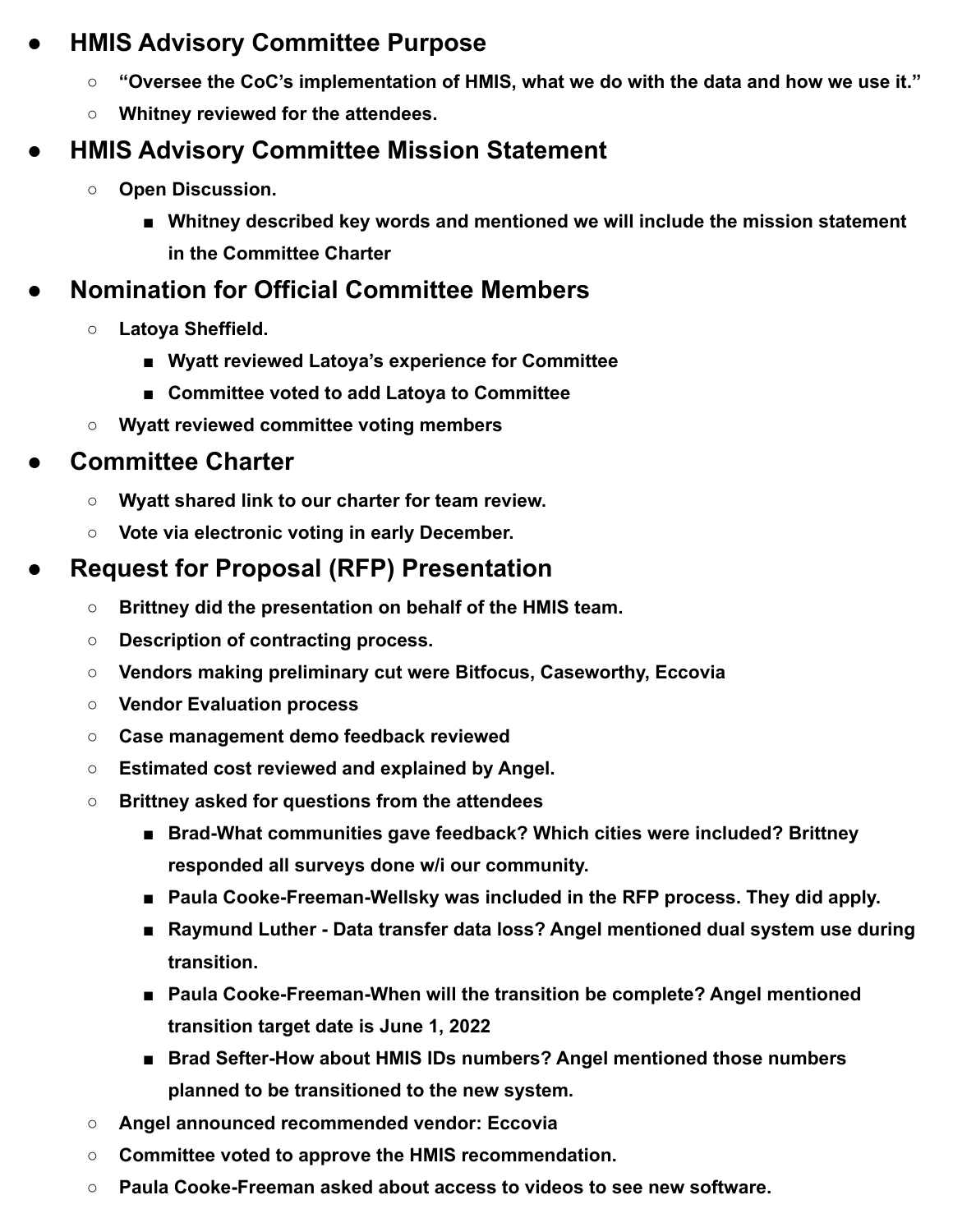# **● Data Quality Plan (DQP)**

- **○ Process for FY21-22**
	- **■ Ashley introduced herself to attendees**
	- **Ashley reviewed what DQP is and what it is used for.**
	- **■ Discussion about primary indicators (timeliness, completeness, accuracy and consistency) of data quality.**
	- **Description HMIS team member roles and responsibilities in the DQ process and connection with Agency Liaisons**
	- **Description of Benchmarks for Data Quality**
	- **■ Ashley went thru the tables for each of the primary indicators**
	- **Data Quality Quality Improvement Plan made in coordination with agency liaisons** 
		- **● Plans only implemented after**
		- **● Paula-How about employees out on medical leave? Ashley responded that the plan is just now starting. Submit help desk tickets.**
		- **● Brad Sefter-Project overall or by individual level? What about new software? Ashley provided guidance about project level reporting, including new software.**
		- **● Raymond Luther-Transferring clients? Reporting by receiving agency. Angel provided feedback on how new software may allow reporting on user level.**

## **● HMIS Data Quality Monitoring**

- **○ What to Expect?**
	- **Angel provided updates for work going forward, to provide more monitoring so that data is clean when we transfer.**
	- Monitoring based on the APR, nothing changes here.
	- **New team members added to help increase data quality monitoring.**
	- **Angel asked for persons interested in participating in DQ reviews.**

#### **● HMIS Training & Support**

- **○ Upcoming CoC-Wide Refresher Sessions (Nov/Dec)**
	- **Angel provided updates on new HMIS 102 for RRH CMs.**
	- **■ Agency liaisons must submit training requests.**
- **● Q & A**
	- **○ Questions from the meeting attendees:**
		- **■ None**